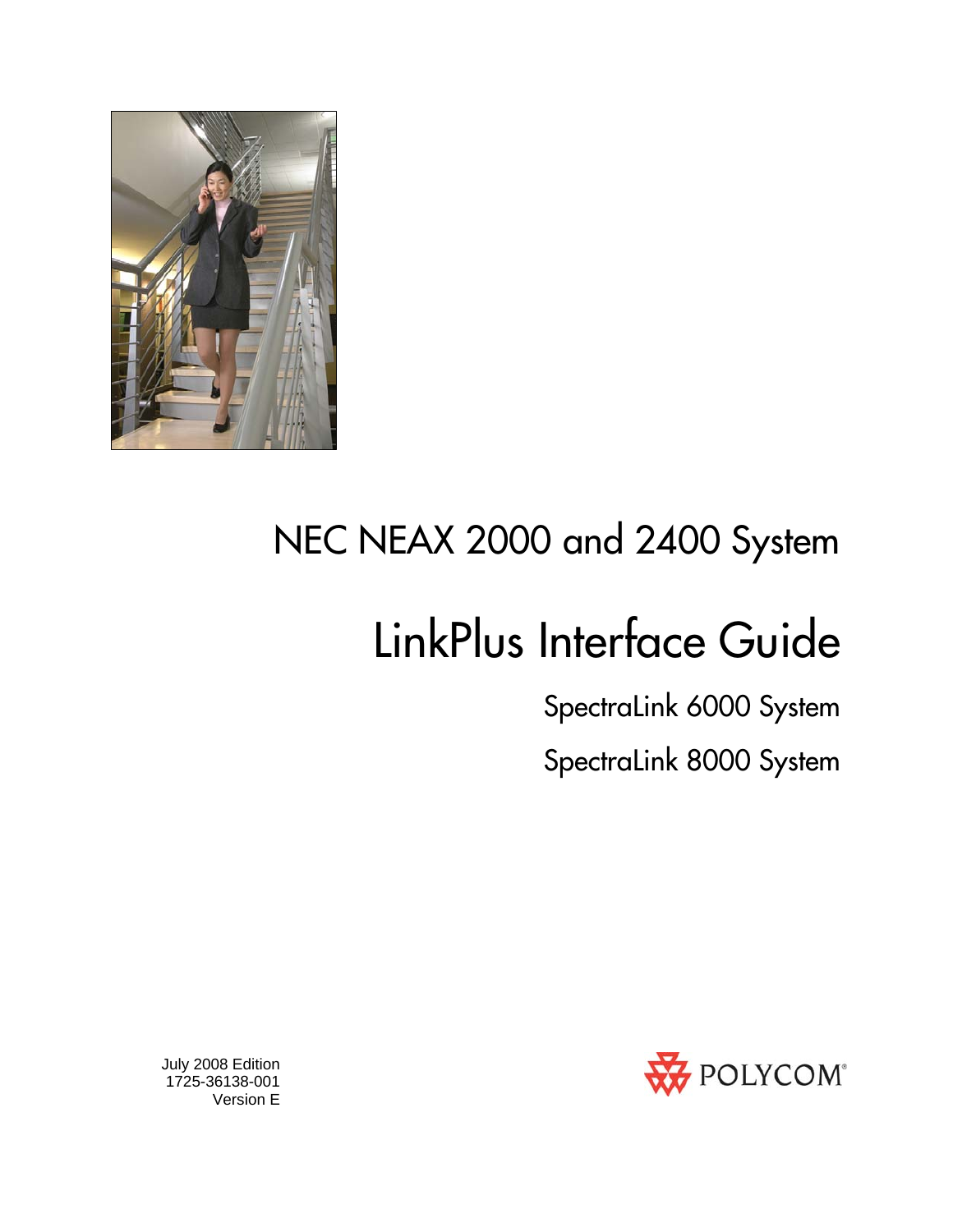#### Trademark Information

Polycom® and the logo designs SpectraLink® LinkPlus Link NetLink SVP

Are trademarks and registered trademarks of Polycom, Inc. in the United States of America and various countries. All other trademarks used herein are the property of their respective owners.

#### Patent Information

The accompanying product is protected by one or more US and foreign patents and/or pending patent applications held by Polycom, Inc.

#### Copyright Notice

Copyright © 1998 to 2008 Polycom, Inc.

All rights reserved under the International and pan-American copyright Conventions.

No part of this manual, or the software described herein, may be reproduced or transmitted in any form or by any means, or translated into another language or format, in whole or in part, without the express written permission of Polycom, Inc.

Do not remove (or allow any third party to remove) any product identification, copyright or other notices.

Every effort has been made to ensure that the information in this document is accurate. Polycom, Inc. is not responsible for printing or clerical errors. Information in this document is subject to change without notice and does not represent a commitment on the part of Polycom, Inc.

#### **Notice**

Polycom, Inc. has prepared this document for use by Polycom personnel and customers. The drawings and specifications contained herein are the property of Polycom and shall be neither reproduced in whole or in part without the prior written approval of Polycom, nor be implied to grant any license to make, use, or sell equipment manufactured in accordance herewith.

Polycom reserves the right to make changes in specifications and other information contained in this document without prior notice, and the reader should in all cases consult Polycom to determine whether any such changes have been made.

No representation or other affirmation of fact contained in this document including but not limited to statements regarding capacity, response-time performance, suitability for use, or performance of products described herein shall be deemed to be a warranty by Polycom for any purpose, or give rise to any liability of Polycom whatsoever.

#### Contact Information

Please contact your Polycom Authorized Reseller for assistance.

Polycom, Inc. 4750 Willow Road, Pleasanton, CA 94588 [http://www.polycom.com](http://www.polycom.com/)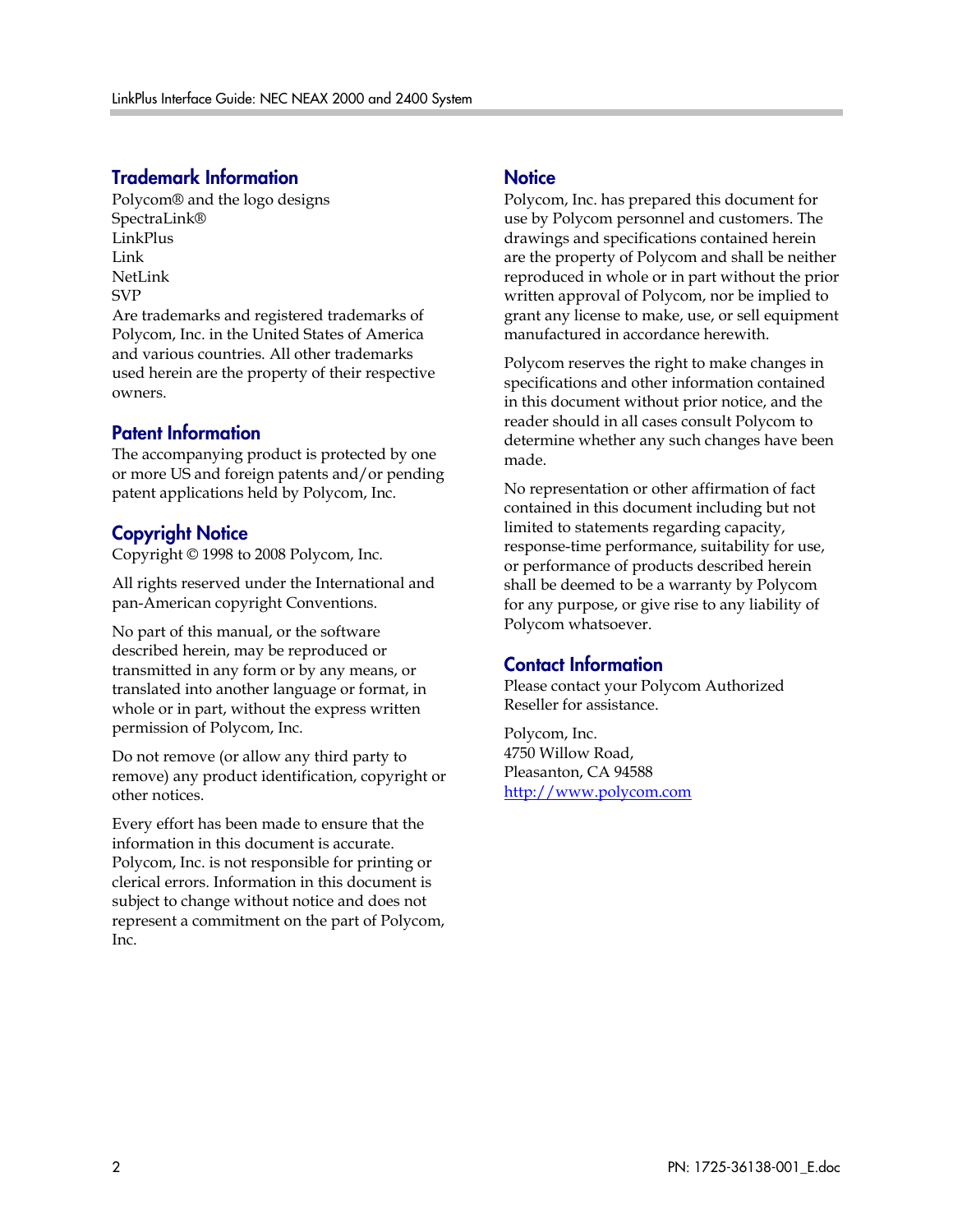# About this Guide

Polycom is the market leader in multi-cellular wireless telephone systems for the workplace. We manufacture a range of products to suit any size installation. All Polycom products use our LinkPlus digital integration technology to integrate with various digital switch platforms. Using LinkPlus technology, Wireless Telephones (handsets) emulate digital telephone sets to deliver advanced capabilities such as multiple line appearances and LCD display features. This document explains the programming or administration required to use the host digital switch with the following Polycom products:

### SpectraLink 6000 System - SpectraLink 6300 MCU

The SpectraLink 6300 MCU supports up to 3,200 handsets and up to 1,000 Base Stations. Up to 25 shelves can be interconnected for maximum system capacity.

### SpectraLink 6000 System – SpectraLink 6100 MCU

Designed for smaller installations supporting up to 64 handsets and up to 16 Base Stations. Up to four MCU controllers can be interconnected for maximum system capacity.

### SpectraLink 8000 Telephony Gateway

The SpectraLink 8000 Telephony Gateway is a wireless telephony product that provides high quality packetized voice communications using the Internet Protocol (IP).



Different models of SpectraLink Wireless Telephones vary in functional capabilities. This document covers the basic operational features of all handsets. However, certain handset or PBX features may not be supported by your emulation.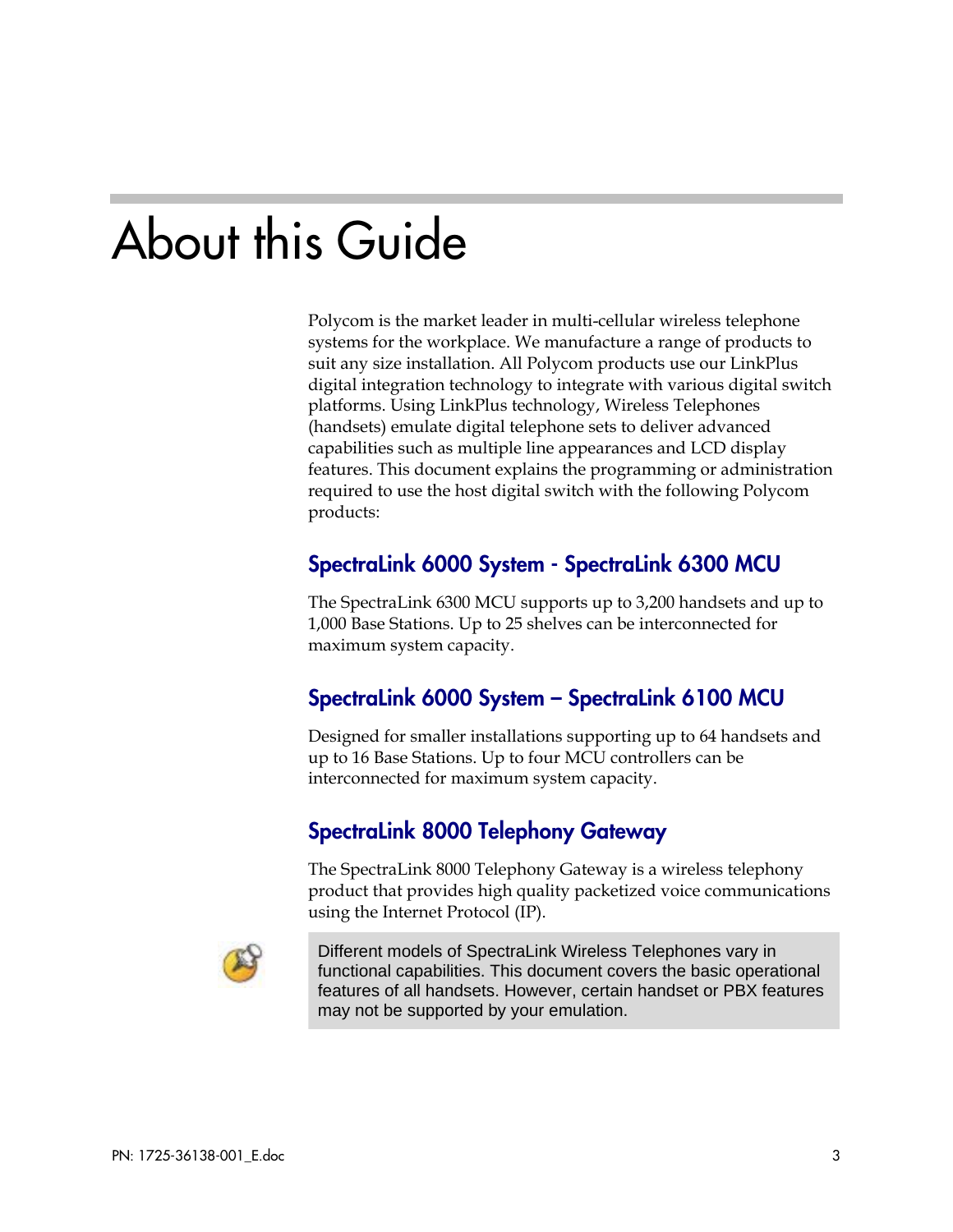## Related Documents

*SpectraLink 6300 MCU : Operator's Console* (1725-36125-001)

*SpectraLink 6100 MCU: Installation and Operation* (1725-36097-001)

*SpectraLink 6020 Wireless Telephone and Accessories User Guide*  (1725-36092-001)

Available at

[http://www.polycom.com/usa/en/support/voice/proprietary\\_wire](http://www.polycom.com/usa/en/support/voice/proprietary_wireless/proprietary_wireless.html) [less/proprietary\\_wireless.html](http://www.polycom.com/usa/en/support/voice/proprietary_wireless/proprietary_wireless.html)

*SpectraLink 8000 Telephony Gateway: Administration Guide for SRP*  (1725-36028-001)

*SpectraLink 8020/8030 Wireless Telephone and Accessories User Guide*  (1725-36023-001)

*SpectraLink e340/h340/i640 Wireless Telephone: Configuration and Administration (SRP)* (72-1065-09)

Available at <http://www.polycom.com/usa/en/support/voice/wi-fi/wi-fi.html>

*Telephone Switch Interface Matrix* (1725-36128-001)

Available at [http://www.polycom.com/usa/en/support/voice/wi](http://www.polycom.com/usa/en/support/voice/wi-fi/pbx_integration.html)[fi/pbx\\_integration.html](http://www.polycom.com/usa/en/support/voice/wi-fi/pbx_integration.html)

## Customer Support

Polycom wants you to have a successful installation. If you have questions please contact the Customer Support Hotline at (800) 775-5330. The hotline is open Monday through Friday, 6 a.m. to 6 p.m. Mountain time.

For Technical Support: [technicalsupport@polycom.com](mailto:technicalsupport@polycom.com)

For Knowledge Base: <http://www.polycom.com/usa/en/support/voice/voice.html>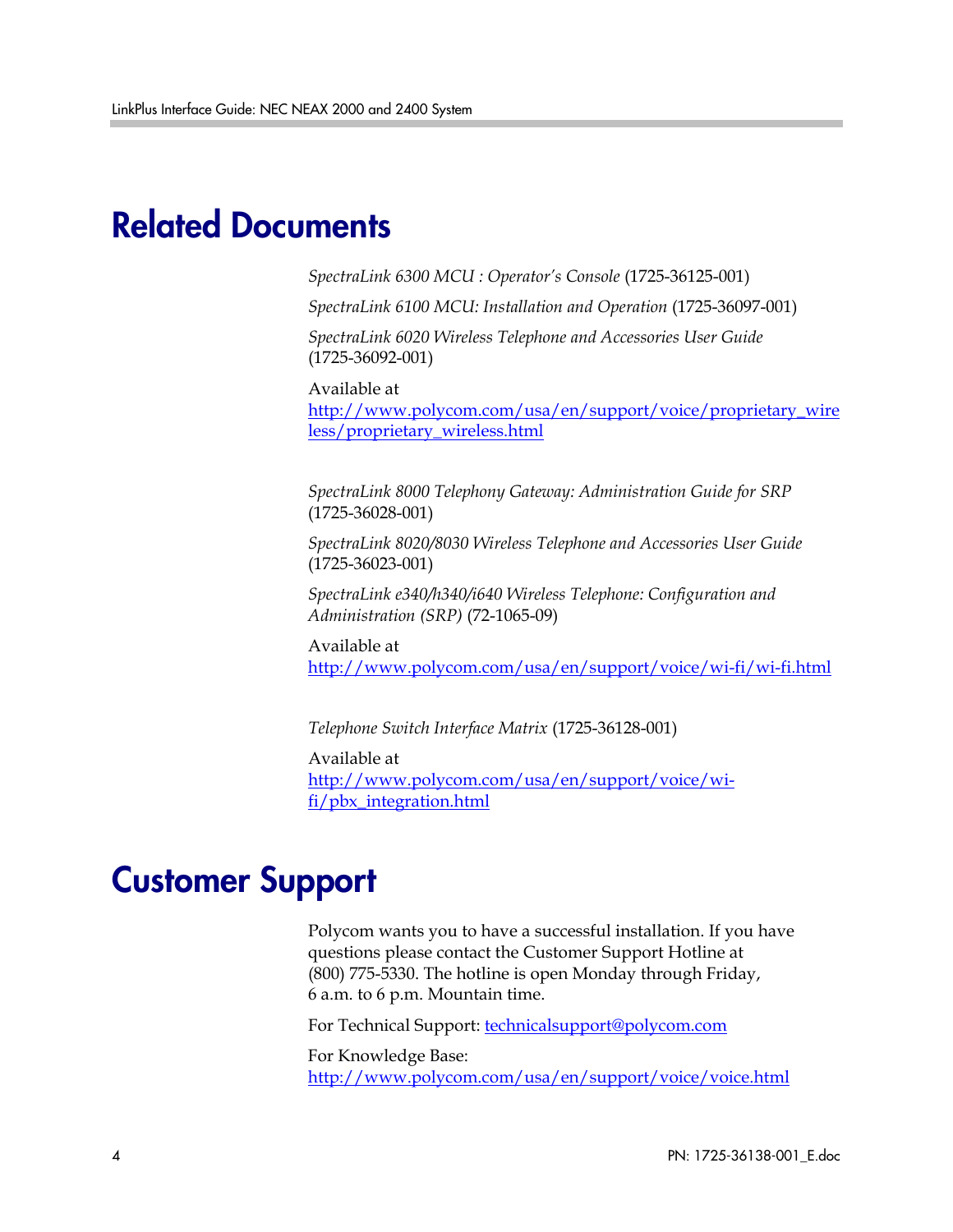# Icons and Conventions

This manual uses the following icons and conventions.



Caution! Follow these instructions carefully to avoid danger.



Note these instructions carefully.

Label This typeface indicates a key, label, or key on SpectraLink hardware.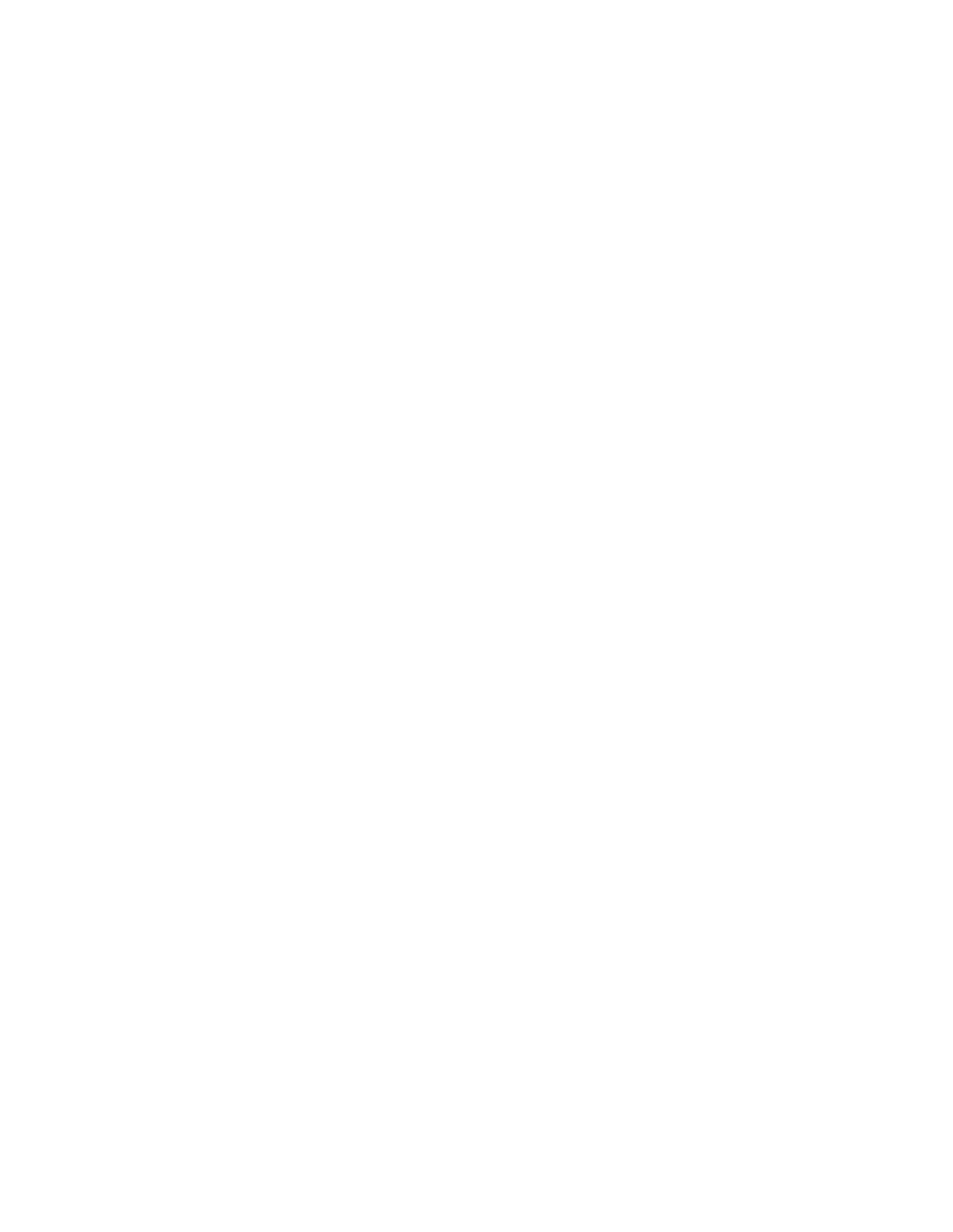# Plan the Interface

The system administrator programs the telephone system for use with the Wireless Telephone System using the normal administration terminal or procedures. Programming can be done after the handsets are registered.

Recommended programming includes assigning extension numbers to the handsets and programming features on the telephone system so they are easily accessible from the handsets.

For analog interfaces, macro codes are in the document relating to configuring the system. See *SpectraLink 6300 MCU: Operator's Console*, *SpectraLink 6100 MCU: Installation and Operation*, or *SpectraLink 8000 Telephony Gateway: Administration Guide for SRP*.

The following information will help the system administrator set up the SpectraLink Wireless Telephones to operate in a way that feels familiar and comfortable to users.

# Plan Programming

Digital Interface programming for the Wireless Telephone System will be faster if it is planned in advance by verifying the parameters and features on the current telephone system and wired phones. The system administrator must assign extension numbers to the handsets and plan the functions (trunk access, toll restrictions, system features, ringing options etc.) to be programmed for the handsets.

One of these scenarios concerning how the handsets are programmed should apply to this site:

- All handsets are programmed alike: All handsets will be programmed exactly the same. Depending on the capabilities of the switch, the system administrator can often program one handset and use it as a model for all other handsets.
- Groups of handsets are programmed alike: Handsets are grouped into classes that are programmed alike. Depending on the capabilities of the switch, the system administrator can program

1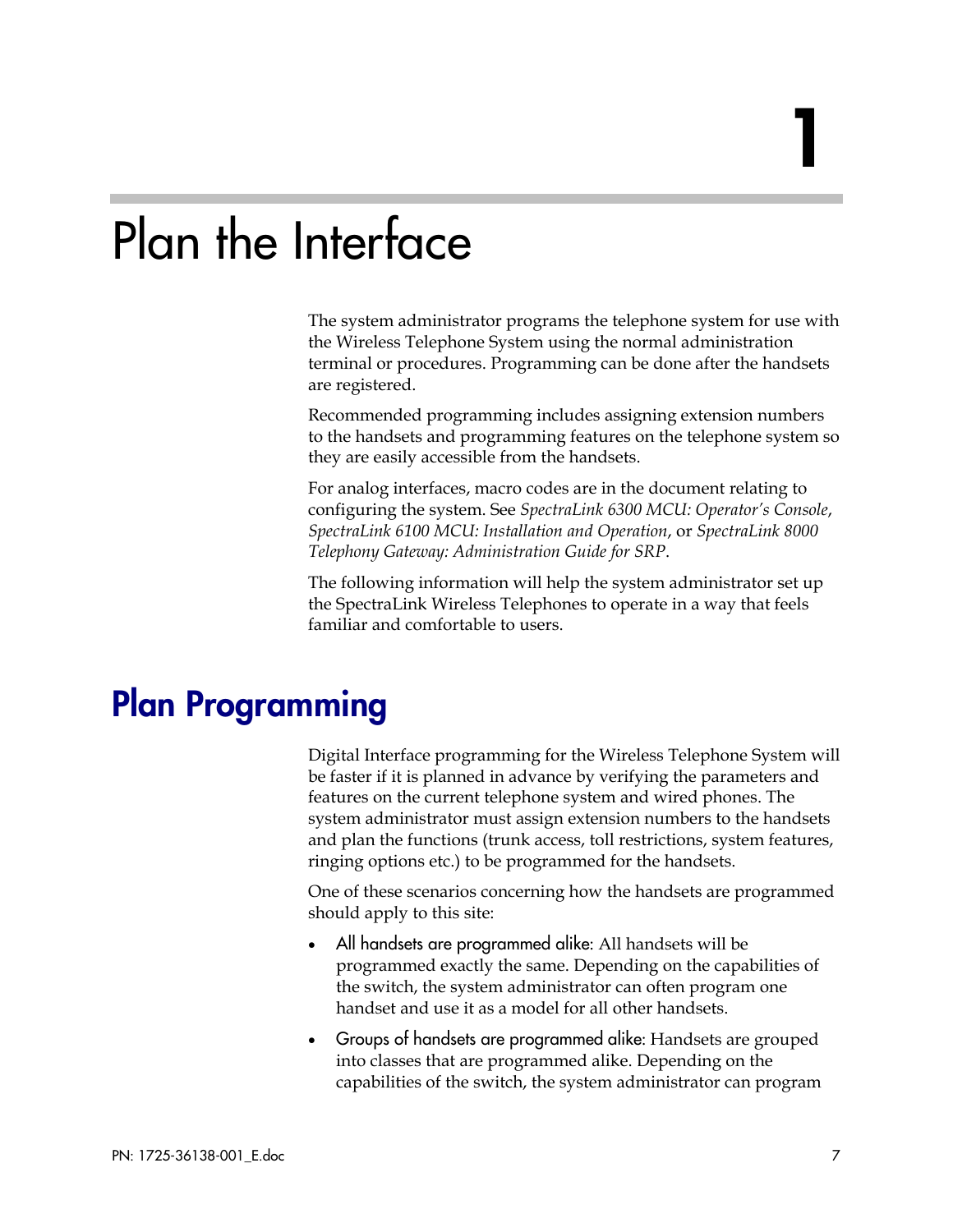"model" handsets then use the model as a template to program the other handsets.

• All handsets are different: All handsets are programmed differently, so each handset will be programmed individually.

Before installation, the parameters of the wired phones should be verified to plan the parameters required for the handsets.

#### Line assignment

The handset supports up to nine line resources. Which lines should ring at this handset and which lines will be selected when the user goes off-hook?

#### Line appearances

Should this extension number appear on any other telephone? On which sets should it ring?

#### Coverage

Where is this handset forwarded on busy/no answer? Does it belong to a pickup group?

#### Toll restrictions

Should any special restrictions be assigned for incoming or outgoing calls?

### Programmable keys

Determine which features, if any, should be programmed on the handsets. These assignments may emulate assignments on the user's wired set.

If possible, identify a wired set that is programmed exactly or close to the way the handsets should be programmed. This set can be used to copy the programming to the new handsets.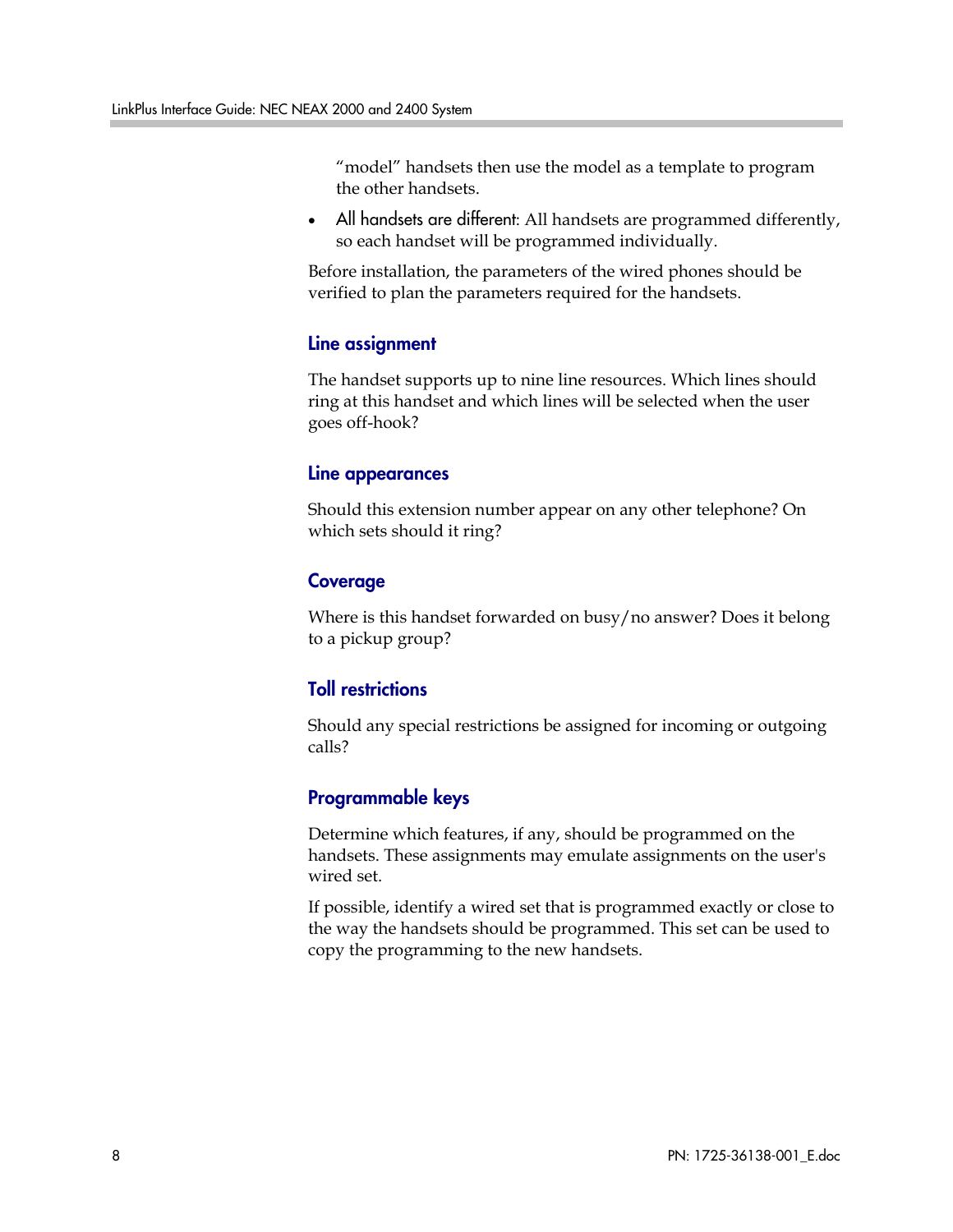## Assign Extension Numbers

The wire contractor should inform the system administrator which port numbers have been designated for the handsets.

The system administrator may use the *Extension Assignments Worksheet* at the end of this document to track the port numbers, extensions, users, and features assigned to handsets.

## The Wireless Telephone Display

The SpectraLink Wireless Telephone will display the telephone number as it is dialed.

The NEAX ETJ-16DC-2 has a two-line by 20 character display. The handset display is 2 lines by 16 characters; therefore, some NEAX messages will be truncated when displayed on the handset. The first two and last two characters will be truncated.

Certain characters may be used by the system that are not implemented in the handset. Flashing characters are not implemented on the handset, nor is rolling or scrolling of text.

### Handset indicators

Line indicators are associated with line access keys. Status indicators or icons are associated with voicemail, low battery function, other functions, and service interruption. A left or right arrow is displayed when the screen can be toggled either left or right to display more characters.

When lines are programmed as shown on the key-map diagrams, the numeral icons on the handset display will be mapped to any deskset LEDs associated with the corresponding feature keys. The line icons will be displayed as follows:

| <b>Line State</b> | <b>Handset Line Status Icon State</b> |
|-------------------|---------------------------------------|
| On-hook           | Off                                   |
| Off-hook          | On)                                   |
| Ringing           | Fast flash                            |
| On hold           | Slow flash                            |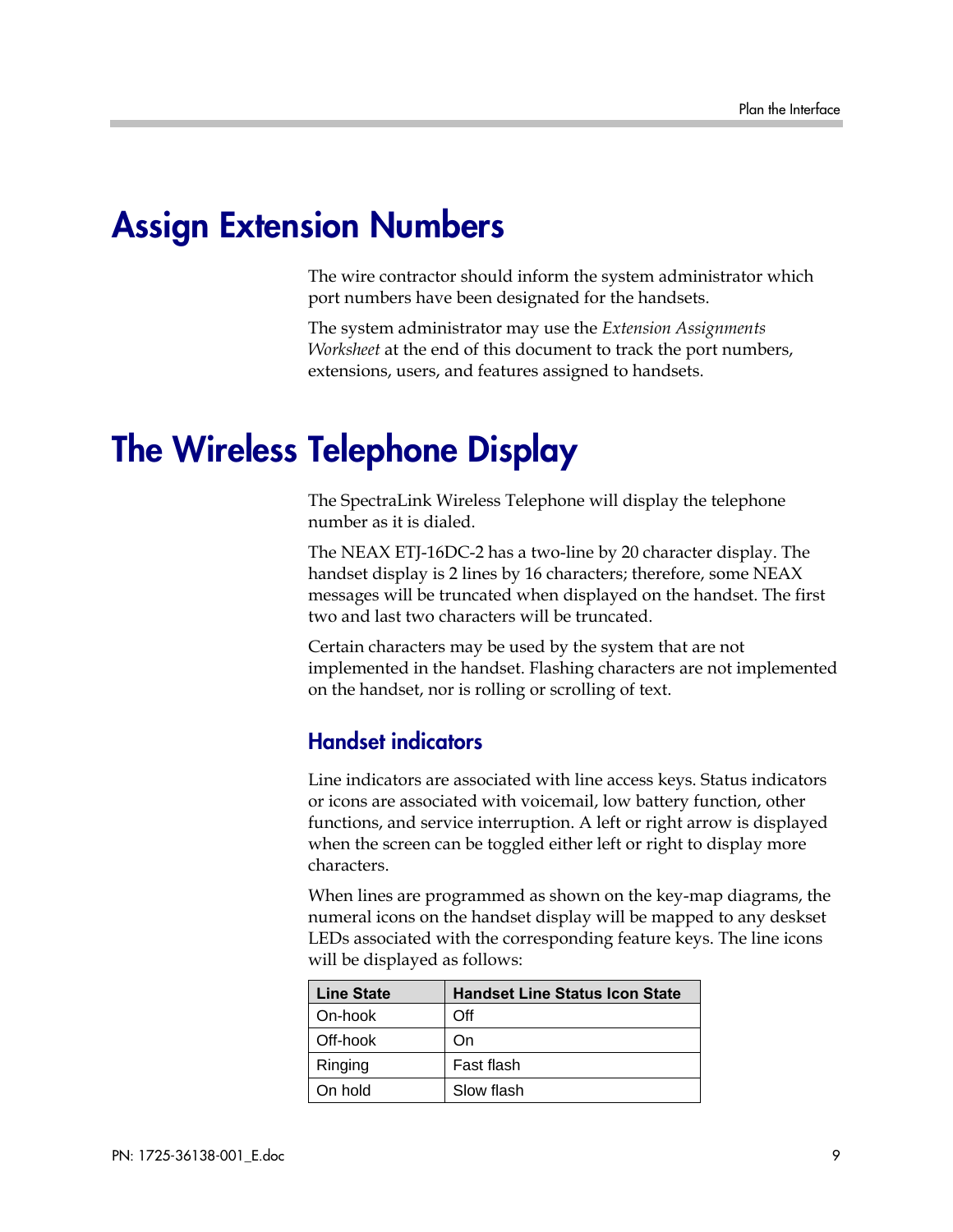### Feature Programming Requirements

When planning the interface, the following information must be taken into account:

#### Line sequences

The handset uses two types of key sequences to access PBX features and multiple lines. Line sequences are those where the user presses the LINE key and then a number key. The key-map design designates "line" keys that should be programmed for line appearance so that they correspond to line sequences on the handset.

The LINE icon on the handset will reflect activity on the corresponding deskset key. For this reason, it is recommended that line appearance keys be used only for line access. If only one line is assigned to a particular handset, leave the other designated line keys identified on the key maps unassigned. The corresponding handset **LINE**  $+$  key sequences will then have no function.

#### Function sequences

Function sequences are those where the handset user presses the FCN key and then a number key. Designated "function" deskset keys programmed to system features such as Transfer and Conference may have their corresponding menu items display on the handset function menu. See the key-map diagram for the function keys that are available for feature programming.

## Function Menu Programming

#### SpectraLink 6300 MCU

The function menu text defaults for the handsets associated with the SpectraLink 6300 MCU can be changed via the SpectraLink Operator's Console.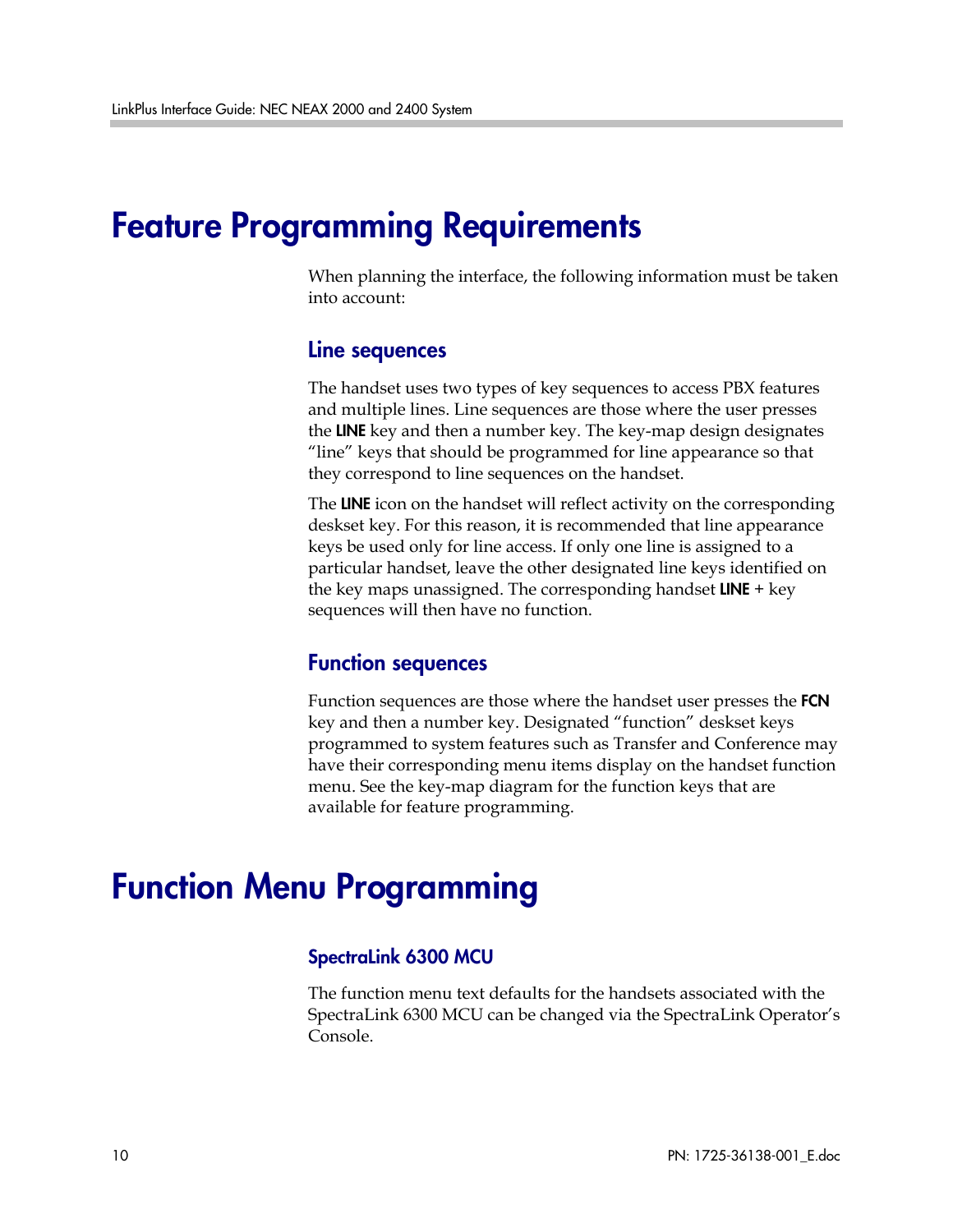#### SpectraLink 6100 MCU

For the SpectraLink 6100 MCU, the handset function menu text can only be changed via remote configuration through the services of Polycom's Customer Support.

#### SpectraLink 8000 Telephony Gateways

Function menu text options can be changed in the Administration Console of the SpectraLink 8000 Telephony Gateways.

#### **Hold**

The Hold feature should be programmed to the Hold key as shown on the key-map diagrams so that when the **Hold** key or softkey is pressed on the handset, the call is placed on hold.

#### **Mute**

The handset Mute function is hard-coded to  $FCN + 1$  on the PTB4 $xx$ handset. This function sequence is recommended, but the system administrator can assign the Mute function to any available function key sequence or leave the function unassigned. The SpectraLink 6000 and SpectraLink 8020/8030 Wireless Telephones use a Mute softkey.

#### **Speakerphone**

If a handset such as the PTB 4xx has no speaker, the SPKR and ANS keys on the ETJ-16DC-2 are not mapped to keys on the handset.

#### Ring types

Handset ring types (soft, normal, vibrate, etc.) are programmed by the handset user and are not accessible or changeable by the system switch. Whenever possible the audible ringer on the handset will follow the cadence provided by the system switch. Call progress tones provided by the host system will be passed through to the handset.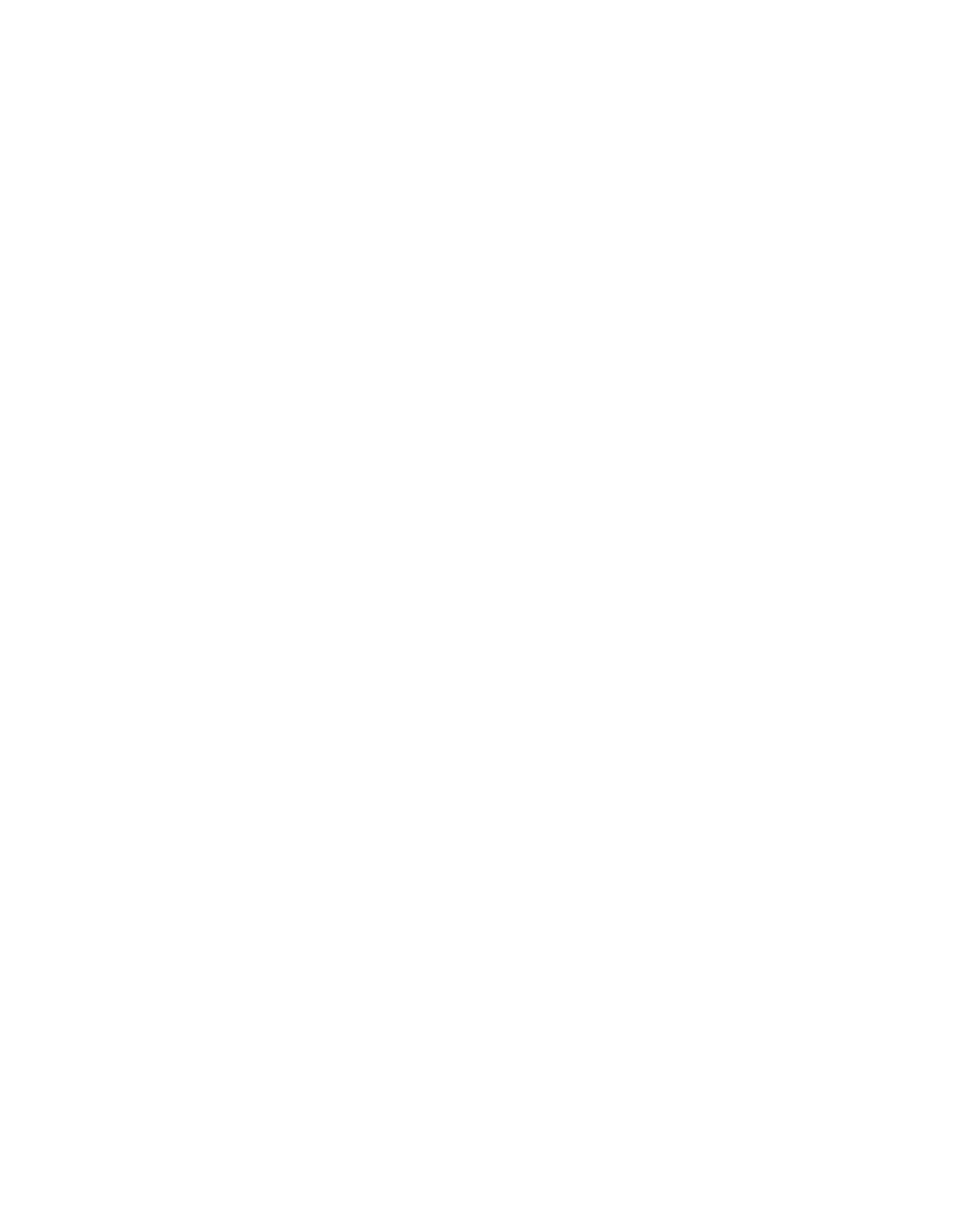# NEC NEAX 2000 and 2400

This section describes the recommended programming to use the Wireless Telephone System with an NEC NEAX 2000 or NEAX 2400 telephone system. The procedures assume:

- The NEAX is installed and operational in an approved configuration. See *Telephone Switch Interface Matrix* for tested configurations.
- A trained NEAX technician or system administrator will be on site with the Installer to program the system.
- The SpectraLink 6000 System or SpectraLink 8000 Telephony Gateway is installed and the handsets are available for programming.

# Set the Switch Interface Type

### SpectraLink 6100 MCU

The SpectraLink 6100 Master Control Unit requires the switch interface type to be configured using the front panel keys. The configuration procedures are detailed in *SpectraLink 6100 MCU: Installation and Operation*.

#### SpectraLink 6300 MCU

When configuring the SpectraLink 6300 MCU, the PBX interfaces are available as sub-menu selections when defining the Interface Module type using the SpectraLink 6300 MCU Operator's Console. Refer to *SpectraLink 6300 MCU: Operator's Console* for details on configuring the Interface Modules.

#### SpectraLink 8000 Telephony Gateways

Connect to the SpectraLink 8000 Telephony Gateway using the serial or modem interface. From the Main Menu, choose Gateway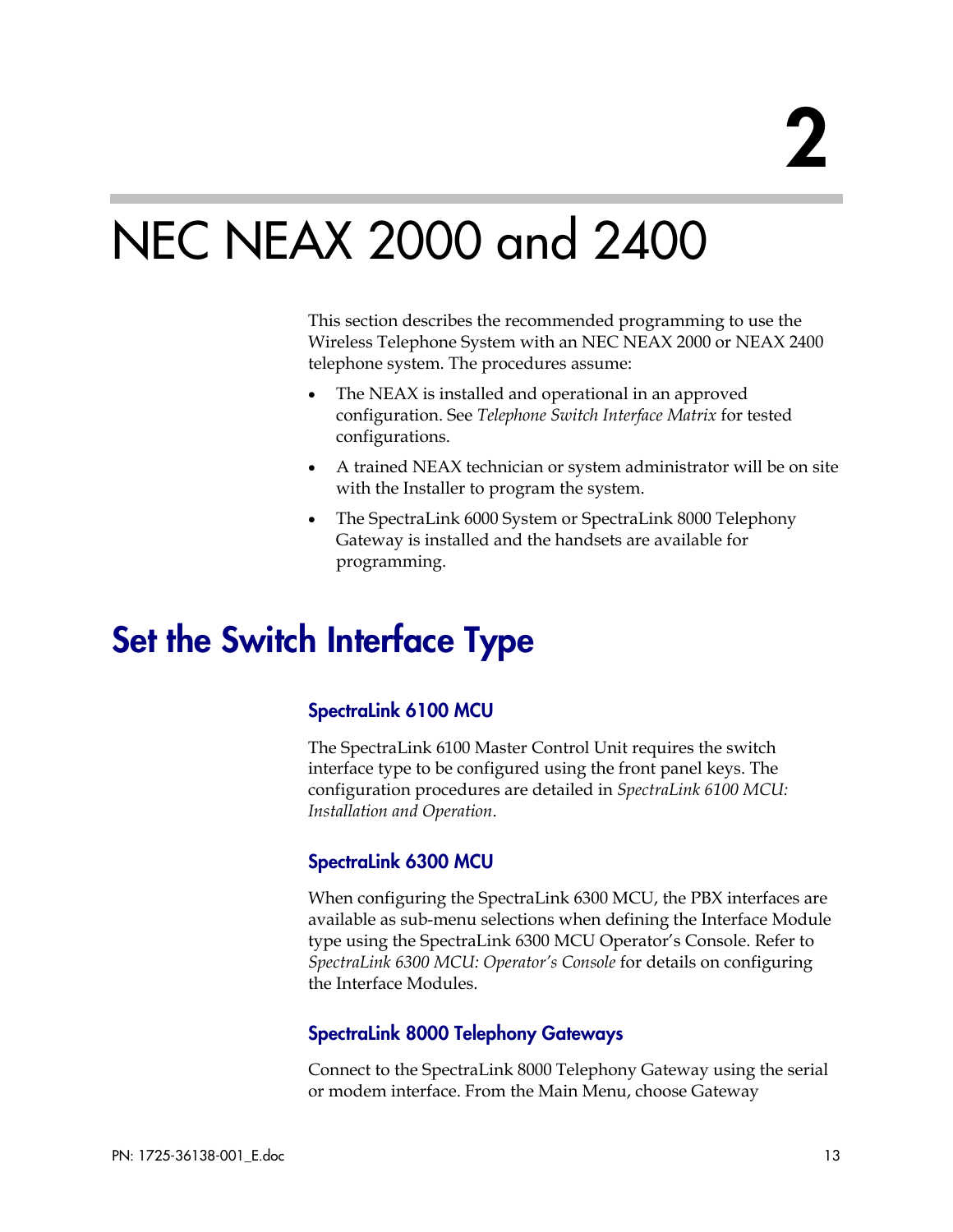Configuration. Scroll to Telephone Switch Type and press enter to change this field, from the Submenu of PBX types, select NEC NEAX. Refer to *SpectraLink 8000 Telephony Gateway: Administration Guide for SRP* for details on configuring the Telephone Switch Type.

# Key-mapping the Handset to Emulate ETJ-16DC-2 Functionality



NEAX ETJ-16DC-2 Key-mapping

The FCN [number] and LINE [number] labels represent the key sequence on the handset mapped to the corresponding key on the desk set.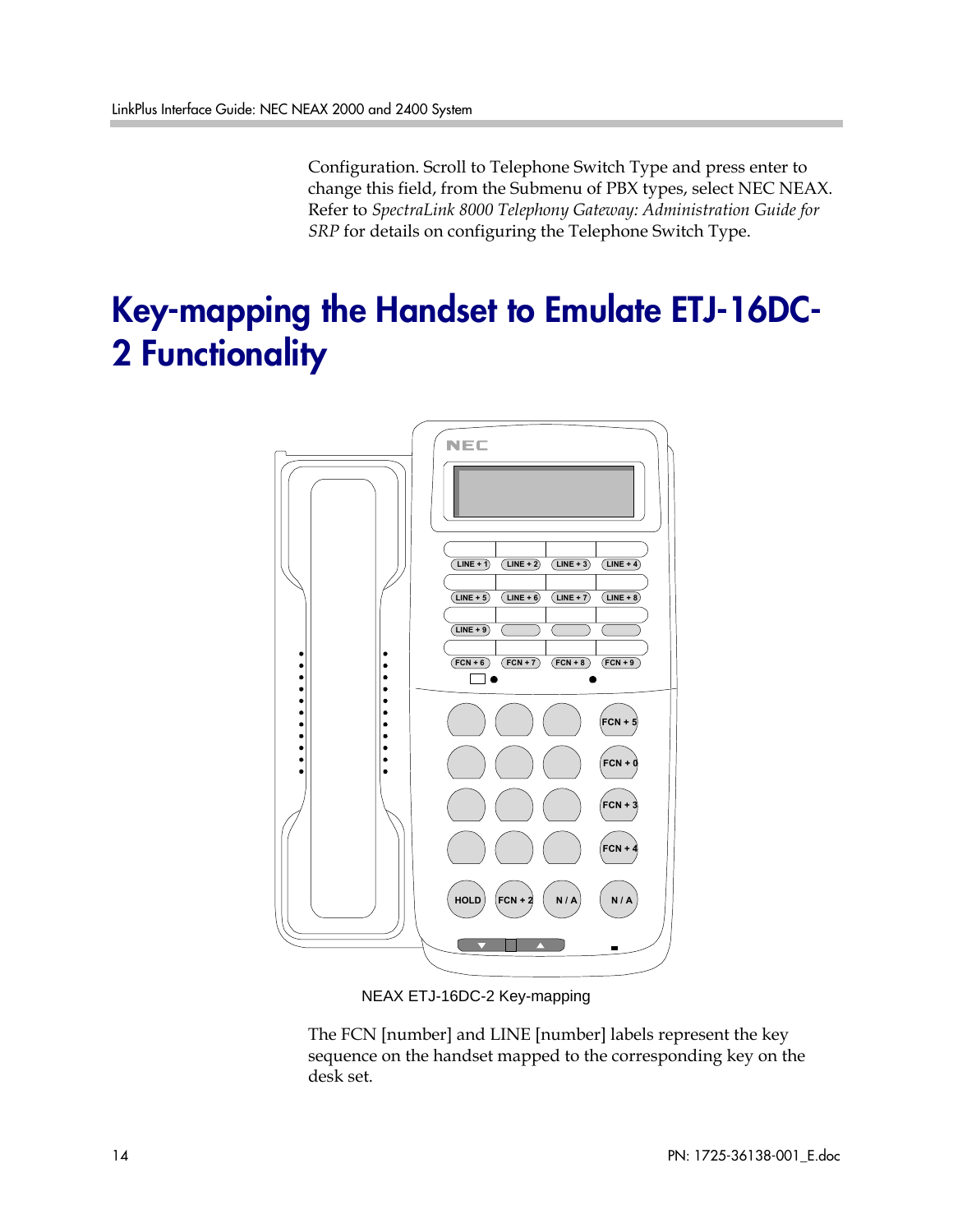The handset function menu default settings are shown in the table below; these may be changed as described above in *Function Menu Programming*. Some of these functions (Mute, Redial, Forward, etc.) are activated by softkeys or FCN menu options on the SpectraLink 6000 and SpectraLink 8020/8030 Wireless Telephones.

| $FCN + 0$     | <b>FNC</b>          | $FCN + 1$     | MUTE             |
|---------------|---------------------|---------------|------------------|
| $FCN + 2$ TRF |                     | $FCN + 3$ CNF |                  |
|               | $FCN + 4$ $LNR/SPD$ |               | $FCN + 5$ RECALL |
| $FCN +$       | <b>EXIT MENUS</b>   |               |                  |

# Program NEC NEAX

The System Administrator programs the NEAX for use with the SpectraLink 6000 System or SpectraLink handsets using the NEC Maintenance and Administration Terminal.

### Copy settings from a wired set

If possible, copy the settings from a wired telephone with similar settings and restrictions to a handset. Once this is done, you can program the options on one handset, then copy the programming to other handsets or groups of handsets. If your NEC systems are networked, you may prefer to build each set individually rather than use the Copy feature.

### Program features for handset

Program the following features for the handsets:

- Prime Line: Selects the line that users get when they go off hook. To give users inside dial tone when they go off-hook, assign Intercom as Prime Line.
- Ringing Line Preference: Controls the way a station answers a ringing line. To assign outside lines to display at all handsets, but not ring at all handsets, Disable Direct Ring.
- Toll Restrictions: Control which lines are allowed to make or receive outside calls. They are programmed through a series of toll tables, which are then assigned to lines and stations. If you copied an existing wired set, Toll Restrictions will be set correctly for the handset.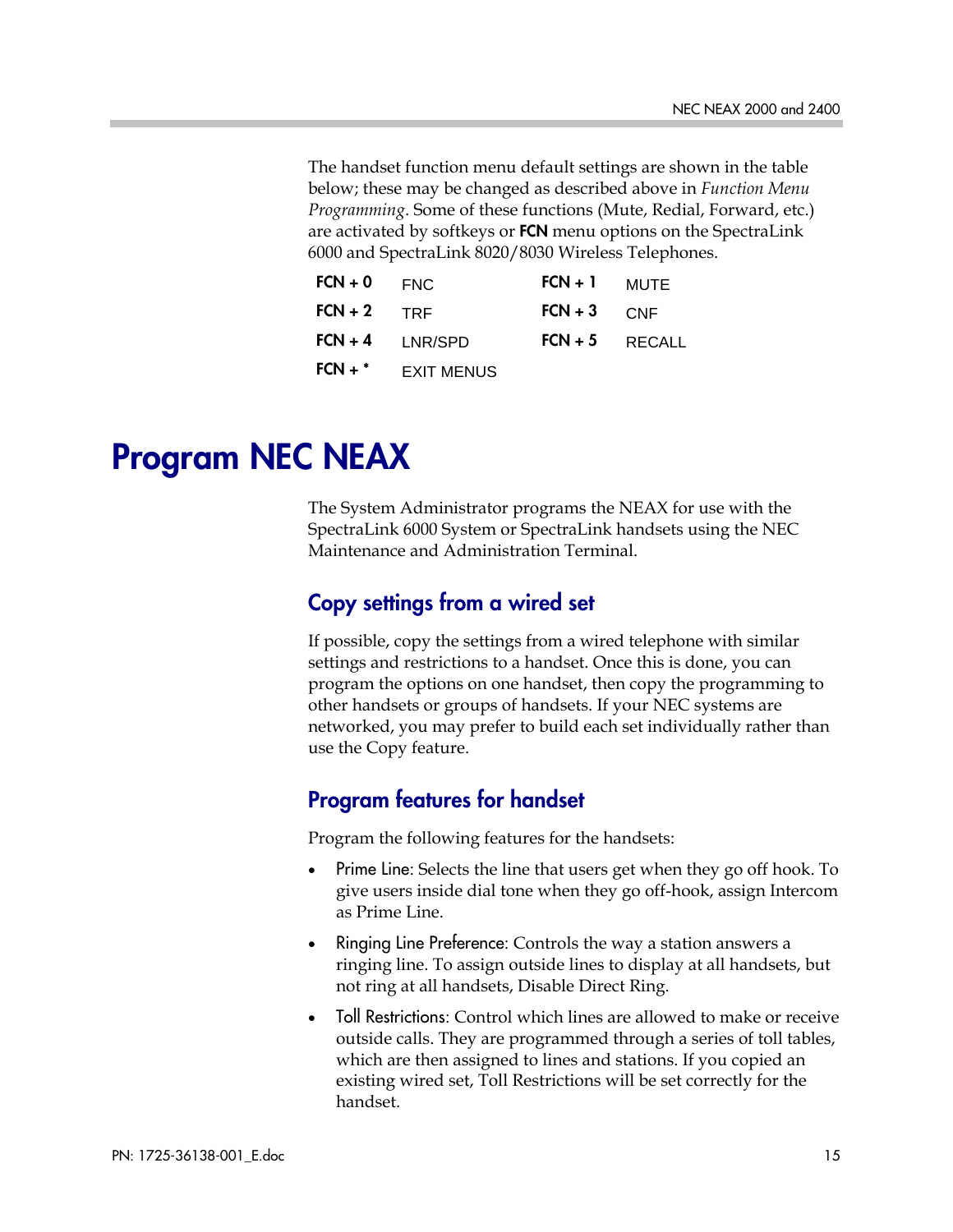- Class of Service: Assign the handsets to the Class of Service with the appropriate features or functions. [delete dash to make this one sentence, or is it more correct to have a colon then a new sentence, imperative?]
- Coverage and Pickup Groups: Assign the handsets to a coverage and/or pickup group so unanswered calls will be appropriately covered.
- Unused features: Disable any speakerphone or loudspeaker features (such as voice announce) as these are not supported on the handset.

### Copy settings to other SpectraLink Wireless Telephones

After the handsets have been programmed, copy the programming to all "like" handsets.

The installer can now test the handsets.